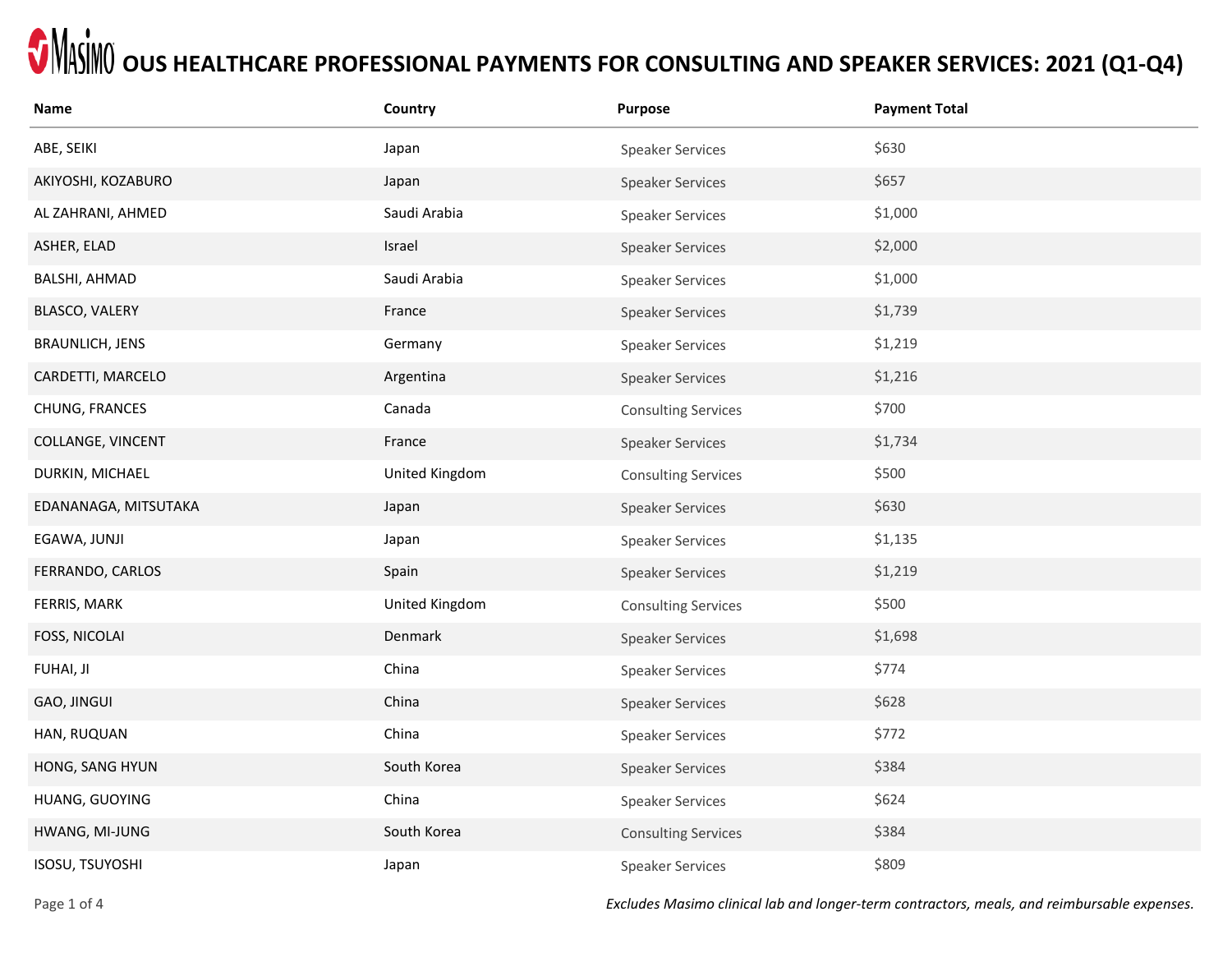| Name                      | Country                     | Purpose                    | <b>Payment Total</b> |
|---------------------------|-----------------------------|----------------------------|----------------------|
| KAKINOHANA, MANABU        | Japan                       | <b>Speaker Services</b>    | \$910                |
| KAMIZATO, KOTA            | Japan                       | <b>Speaker Services</b>    | \$455                |
| KANAZAWA, TOMOYUKI        | Japan                       | <b>Speaker Services</b>    | \$590                |
| KANMURA, YUICHI           | Japan                       | Speaker Services           | \$968                |
| KATSANOULAS, KONSTANTINOS | Greece                      | <b>Speaker Services</b>    | \$2,300              |
| KAWAMAE, KANEYUKI         | Japan                       | Speaker Services           | \$858                |
| KIM, KYU NAM              | South Korea                 | <b>Speaker Services</b>    | \$400                |
| KIM, SO YEON              | South Korea                 | <b>Consulting Services</b> | \$792                |
| KIM, YOUNG SUNG           | South Korea                 | <b>Speaker Services</b>    | \$404                |
| KURAHASHI, KIYOYASU       | Japan                       | <b>Consulting Services</b> | \$1,803              |
| LAMPERTI, MASSIMO         | <b>United Arab Emirates</b> | <b>Speaker Services</b>    | \$1,000              |
| LASOCKI, SIGISMOND        | France                      | <b>Speaker Services</b>    | \$1,159              |
| LOBO, FRANCISCO           | Portugal                    | <b>Speaker Services</b>    | \$5,047              |
| LONGROIS, DAN             | France                      | Speaker Services           | \$3,437              |
| MA, MINGGUANG             | China                       | <b>Speaker Services</b>    | \$1,248              |
| MAGGIORE, SALVATORE       | Italy                       | <b>Speaker Services</b>    | \$4,118              |
| MCCARTNEY, COLIN          | Canada                      | <b>Consulting Services</b> | \$700                |
| MIMURO, SOICHIRO          | Japan                       | <b>Speaker Services</b>    | \$455                |
| MONARES, ENRIQUE          | Mexico                      | <b>Speaker Services</b>    | \$1,500              |
| MORIMATSU, HIROSHI        | Japan                       | <b>Consulting Services</b> | \$1,657              |
| NAGASAKA, YASUKO          | Japan                       | <b>Consulting Services</b> | \$1,576              |
|                           | Japan                       | <b>Speaker Services</b>    | \$1,170              |
| NAKAJIMA, YOSHIKI         | Japan                       | <b>Consulting Services</b> | \$2,809              |

Page 2 of 4 *Excludes Masimo clinical lab and longer-term contractors, meals, and reimbursable expenses.*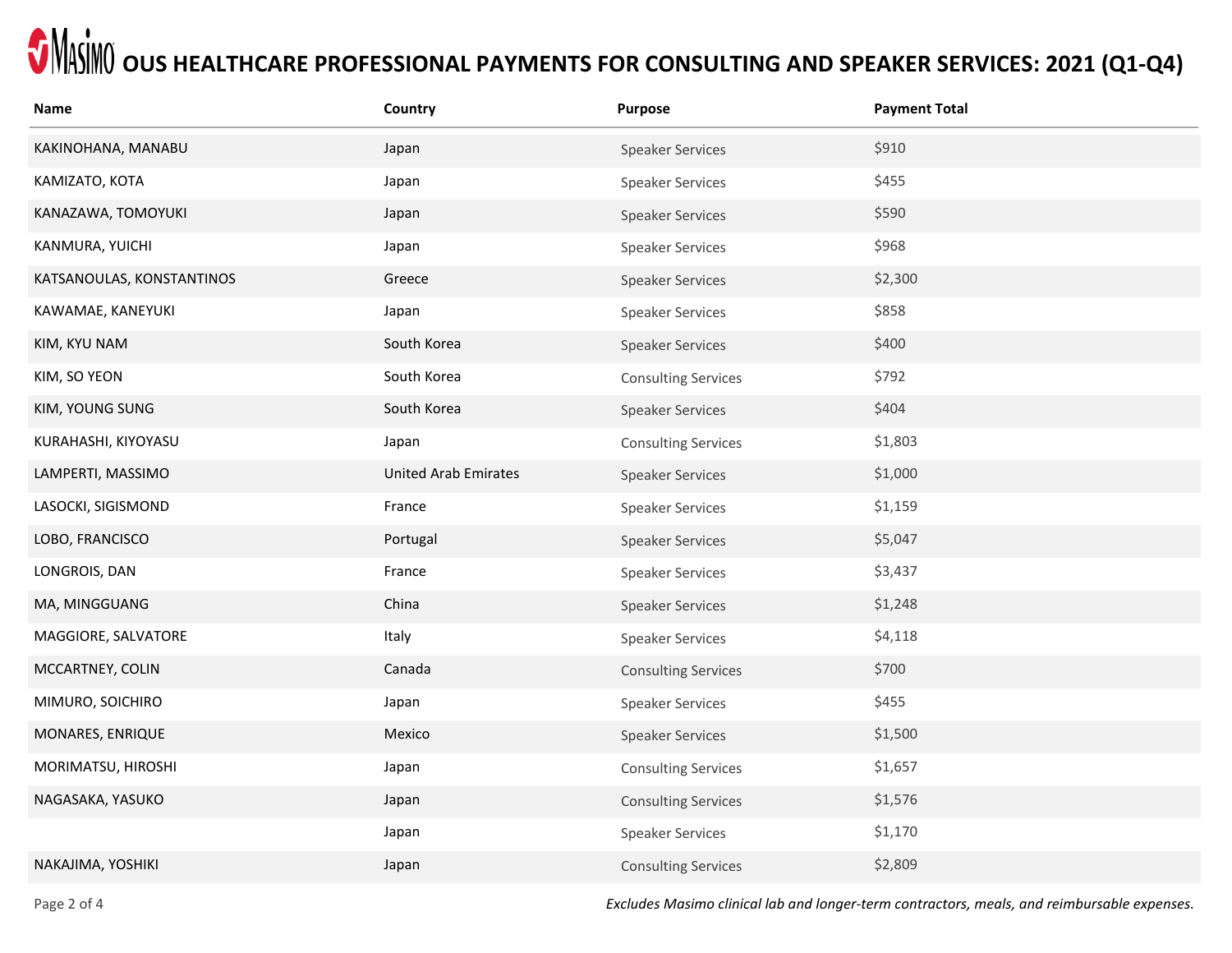| Name               | Country   | <b>Purpose</b>             | <b>Payment Total</b> |
|--------------------|-----------|----------------------------|----------------------|
| NAKAJIMA, YOSHIKI  | Japan     | <b>Speaker Services</b>    | \$2,026              |
| NAKAMURA, TOMOHIKO | Japan     | <b>Consulting Services</b> | \$809                |
| NAKAZAWA, HARUMASA | Japan     | <b>Speaker Services</b>    | \$637                |
| NARANJO, MARUSA    | Mexico    | Speaker Services           | \$1,500              |
| NISHIDA, OSAMU     | Japan     | <b>Consulting Services</b> | \$3,503              |
| NIWA, YASUNORI     | Japan     | <b>Speaker Services</b>    | \$900                |
| NOLL, ERIC         | France    | Speaker Services           | \$5,267              |
| NOMURA, MINORU     | Japan     | <b>Consulting Services</b> | \$3,834              |
| OKAMOTO, HIROTSUGU | Japan     | <b>Speaker Services</b>    | \$877                |
| OROZCO, OSCAR      | Mexico    | <b>Consulting Services</b> | \$500                |
| PANDIN, PIERRE     | Belgium   | <b>Consulting Services</b> | \$19,000             |
|                    | Belgium   | <b>Speaker Services</b>    | \$1,159              |
| POTTECHER, JULIEN  | France    | <b>Speaker Services</b>    | \$8,699              |
| RASULO, FRANK      | Italy     | <b>Speaker Services</b>    | \$1,927              |
| RAUSEO, MICHELA    | Italy     | <b>Speaker Services</b>    | \$1,097              |
| ROBBA, CHIARA      | Italy     | <b>Speaker Services</b>    | \$4,346              |
| ROMAGNOLI, STEFANO | Italy     | <b>Speaker Services</b>    | \$1,739              |
| ROTH, MARTIN       | Argentina | <b>Speaker Services</b>    | \$973                |
| SAITO, YOJI        | Japan     | <b>Speaker Services</b>    | \$910                |
| SAKAMOTO, ATSUHIRO | Japan     | <b>Consulting Services</b> | \$3,382              |
| SANUKI, MICHIYOSHI | Japan     | <b>Speaker Services</b>    | \$1,878              |
| SHI, HONGWEI       | China     | <b>Speaker Services</b>    | \$772                |
| SHIMIZU, KAZUYOSHI | Japan     | <b>Speaker Services</b>    | \$632                |

Page 3 of 4 *Excludes Masimo clinical lab and longer-term contractors, meals, and reimbursable expenses.*